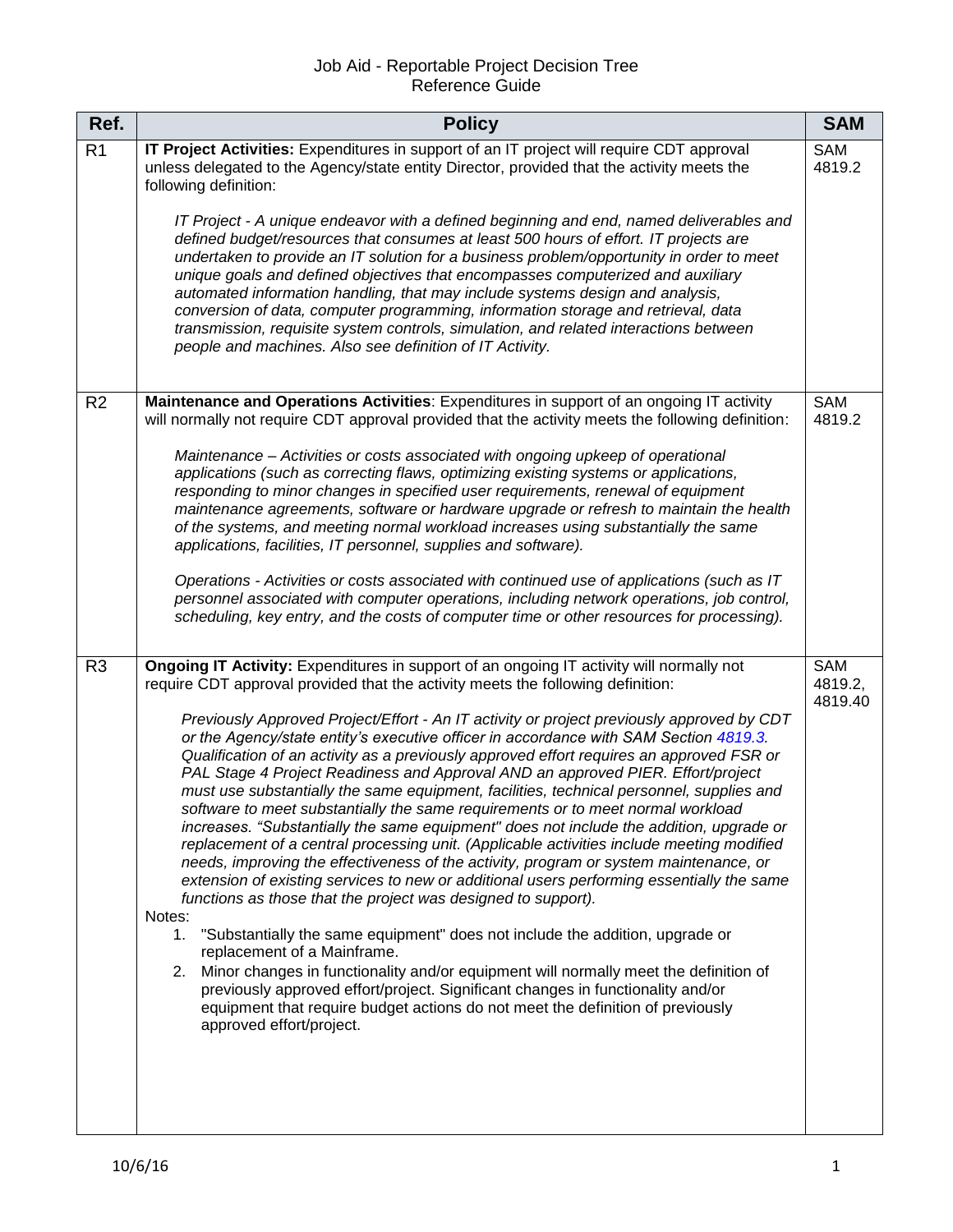## Job Aid - Reportable Project Decision Tree Reference Guide

| Ref.           | <b>Policy</b>                                                                                                                                                                                                                                                                                                                                                                                                                                                                                                                                                                                                                                                                                                                                                                                                                                                                                                                                                                                                                                                                                                                                                                                                                                                                                                                                                                                                                                                                                                                                                                                                                                                                                                     | <b>SAM</b>              |
|----------------|-------------------------------------------------------------------------------------------------------------------------------------------------------------------------------------------------------------------------------------------------------------------------------------------------------------------------------------------------------------------------------------------------------------------------------------------------------------------------------------------------------------------------------------------------------------------------------------------------------------------------------------------------------------------------------------------------------------------------------------------------------------------------------------------------------------------------------------------------------------------------------------------------------------------------------------------------------------------------------------------------------------------------------------------------------------------------------------------------------------------------------------------------------------------------------------------------------------------------------------------------------------------------------------------------------------------------------------------------------------------------------------------------------------------------------------------------------------------------------------------------------------------------------------------------------------------------------------------------------------------------------------------------------------------------------------------------------------------|-------------------------|
| R <sub>4</sub> | Single Function Process Control Systems, Analog Data Collection Devices, or<br>Telemetry Systems: Activities include automated processing systems that monitors and<br>controls the operation of a single function system, and that can perform that control in isolation<br>from other systems (such as components necessary to monitor and control the traffic signals<br>at an intersection, the position of water restriction and diversion components in a water supply<br>and distribution system, environmental systems for buildings or to adjust the behavior of a<br>motorized conveyer in response to changes in load and demand). This includes sensors,<br>telemetry devices, alarm and physical entry controls, functional components such as motors or<br>traffic lights, electronic control processors, and the network system that connects those<br>devices into a single-function process control system<br>This should not be interpreted to include information processing and network systems in which<br>data is gathered, stored, transmitted, processed, analyzed, displayed, printed or reported for<br>purposes other than the direct, automatic monitoring and controlling of a single function<br>system, or for the manual review of the performance and activities of that single system.<br>Note: Any component that may be added to any process control system, such as additional<br>sensors, processing capacity or network communications capability, that is necessary for use<br>in conjunction with a current or planned IT system must be included in all Project Approval<br>Lifecycle Stage/Gate deliverables, plans, proposals and budget estimates for the IT system. | SAM<br>4819.32          |
| R <sub>5</sub> | Telecommunications Equipment Used Exclusively for Voice Communications: Projects,<br>activities, or acquisitions where approval and initiation is within the jurisdiction of the Public<br>Safety Communications Office, per California Government Code Section 15275-15277, such<br>as public safety telecommunications including microwave, satellite, 911, telematics, and<br>radio/rf.                                                                                                                                                                                                                                                                                                                                                                                                                                                                                                                                                                                                                                                                                                                                                                                                                                                                                                                                                                                                                                                                                                                                                                                                                                                                                                                        | SAM<br>4819.32          |
| R <sub>6</sub> | Voice Over Internet Protocol (VOIP) Phone Systems: Installations of VOIP systems that are<br>stand alone and do not interface with other systems on the network.                                                                                                                                                                                                                                                                                                                                                                                                                                                                                                                                                                                                                                                                                                                                                                                                                                                                                                                                                                                                                                                                                                                                                                                                                                                                                                                                                                                                                                                                                                                                                  | SAM<br>4819.32          |
| R <sub>7</sub> | Acquisition of Printers, Scanners, and Copiers: If any of these components are part of a<br>planned IT system they must be included in all Project Approval Lifecycle Stage/Gate<br>deliverables, plans, proposals and budget estimates for the IT system.                                                                                                                                                                                                                                                                                                                                                                                                                                                                                                                                                                                                                                                                                                                                                                                                                                                                                                                                                                                                                                                                                                                                                                                                                                                                                                                                                                                                                                                        | SAM<br>4819.32          |
| R <sub>8</sub> | Desktop and Mobile Computing Delegations: Agencies/state entities are delegated the<br>authority to acquire desktop and mobile computing commodities to support increased staffing,<br>as well as the ongoing replacement of obsolete or nonfunctioning desktop and mobile<br>computing commodities. Delegation includes authority for the acquisition of equipment and<br>software to support the Agency/State entity's desktop and mobile computing activities.<br>Agencies/state entities must have submitted acceptable Technology Recovery Plans or<br>Technology Recovery Plan certifications, maintain compliance with all applicable state IT<br>security provisions (as defined in SAM Sections 5300-5399), and have appropriate plans for<br>the use of desktop and mobile computing commodities. See SIMM 4989 for policy details,<br>definitions and exclusions.                                                                                                                                                                                                                                                                                                                                                                                                                                                                                                                                                                                                                                                                                                                                                                                                                                      | SAM<br>4819.34,<br>4989 |